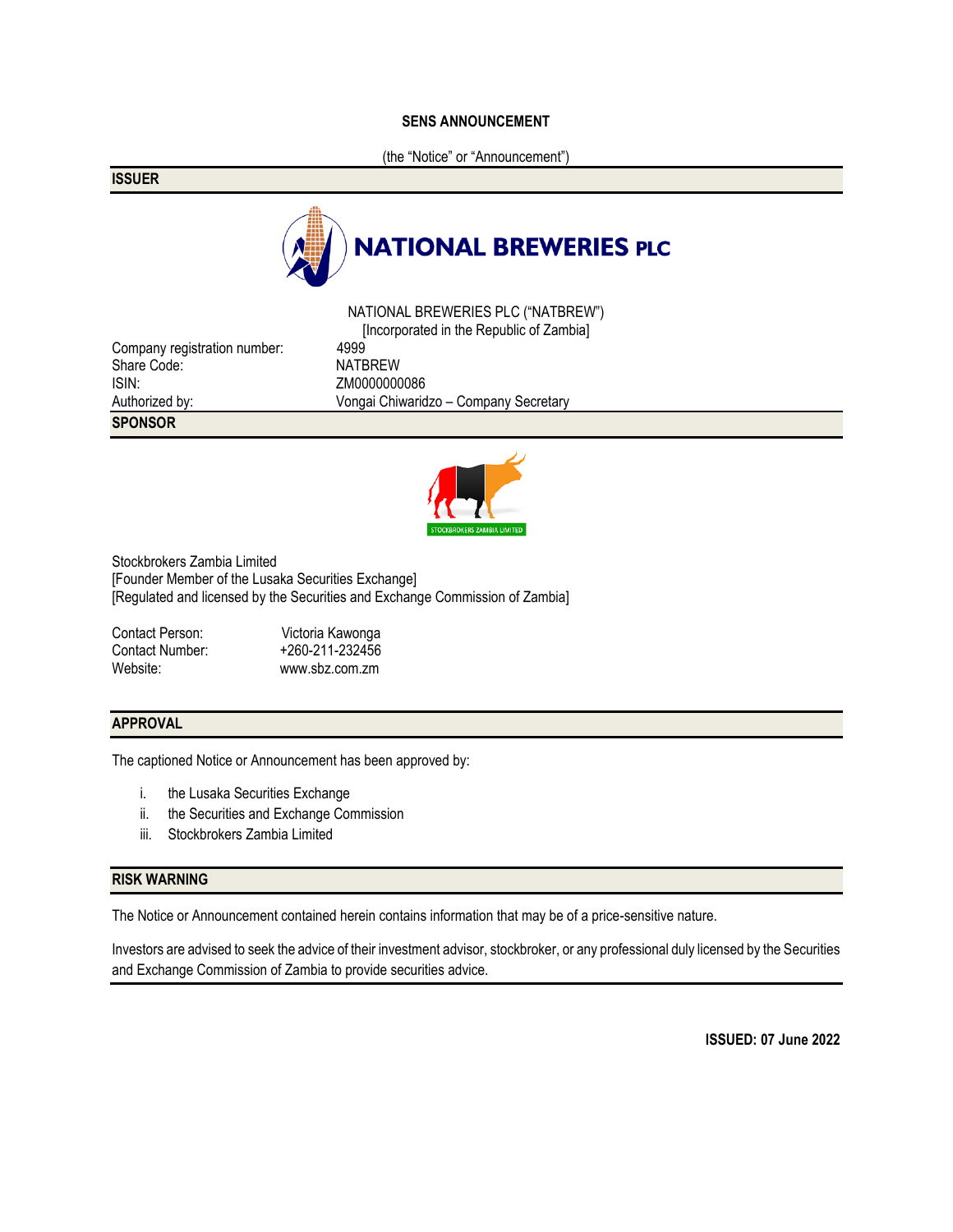

**NATIONAL BREWERIES PLC** ["NATBREW"] [Incorporated in the Republic of Zambia] Company registration number: 4999 Share Code: NATBREW ISIN: ZM0000000086 ("**Natbrew**" or "**the Company**")

## **ANNUAL FINANCIAL RESULTS**

The Directors of National Breweries PLC ("Natbrew") present the audited financial results for the year ended 31st March 2022.

# **STATEMENT OF PROFIT OR LOSS AND OTHER COMPREHENSIVE INCOME**

for the year ended 31st March 2022

|                                           | Year-Ended<br>31st March 2022<br>K'000 | Year-Ended 31st<br>March 2021<br>K'000<br>Restated* |
|-------------------------------------------|----------------------------------------|-----------------------------------------------------|
| Total products volumes sold (HL'000)      | 683,223                                | 815,892                                             |
| Revenue                                   | 231,654                                | 280,942                                             |
| Loss before interest and tax              | (88, 211)                              | (168, 247)                                          |
| Net Finance income/charges                | (32,071)                               | (18, 802)                                           |
| Loss before tax                           | (120, 282)                             | (187, 049)                                          |
| Taxation                                  | (9)                                    | (6, 277)                                            |
| <b>Total comprehensive loss</b>           | (120,291)                              | (193,326)                                           |
| Basic and diluted loss per share (Kwacha) | (1.91)                                 | (3.07)                                              |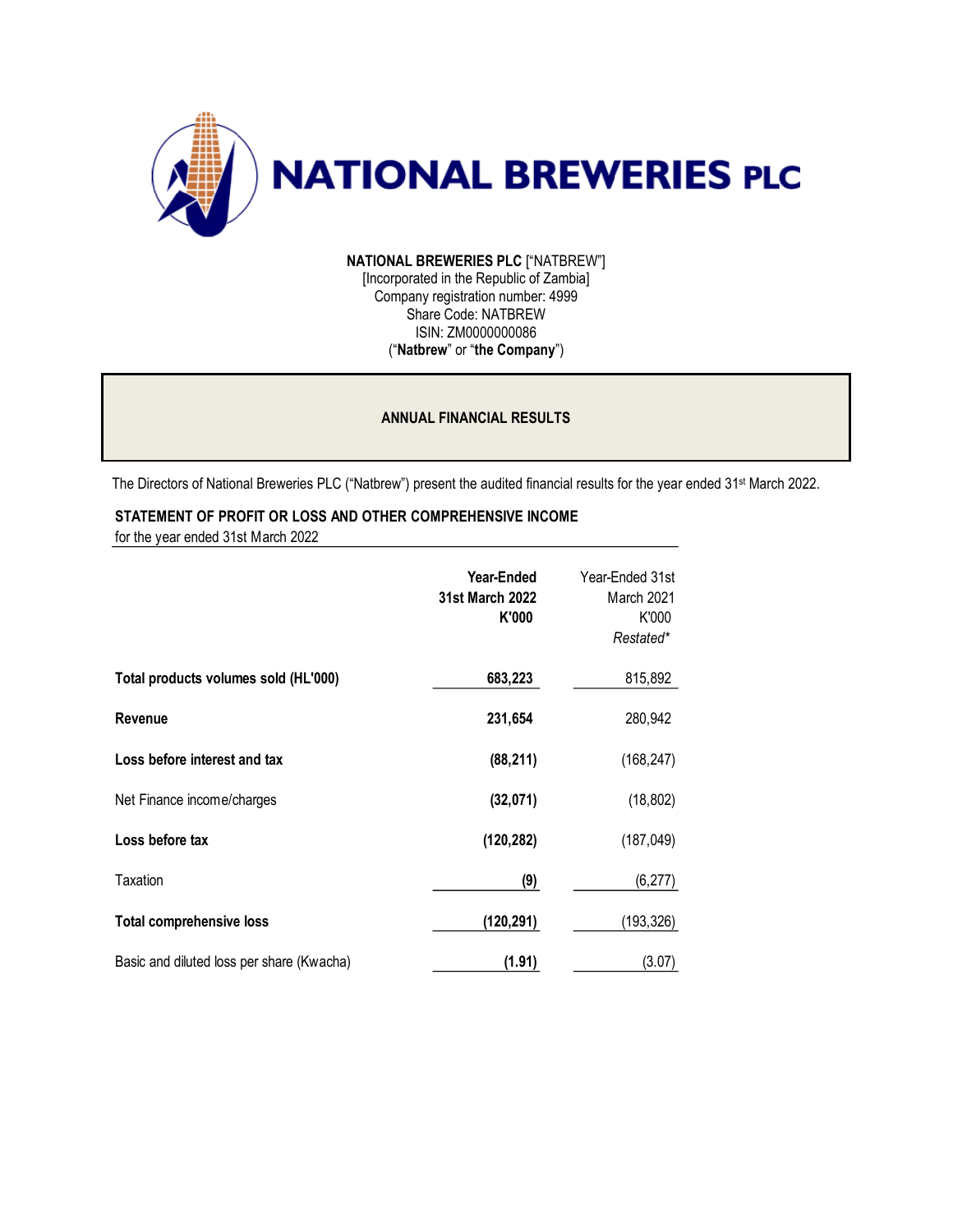# **STATEMENT OF FINANCIAL POSITION**

As at 31st March 2022

|                                     | As at 31st March 2022 | As at 31st March 2021 |  |
|-------------------------------------|-----------------------|-----------------------|--|
| <b>ASSETS</b>                       | K'000                 | K'000                 |  |
|                                     |                       |                       |  |
| <b>Non-current assets</b>           |                       |                       |  |
| Property, plant and equipment       | 182,127               | 185,524               |  |
| Intangible assets                   | 379                   | 860                   |  |
|                                     | 182,506               | 186,384               |  |
| <b>Current assets</b>               |                       |                       |  |
| Inventories                         | 20,448                | 14,872                |  |
| Trade and other receivables         | 9,993                 | 7,197                 |  |
| Current tax asset                   | 108                   | 4,088                 |  |
| Amounts due from a related party    | 3,729                 | 1,642                 |  |
| Cash and cash equivalents           | 3,519                 | 2,028                 |  |
| <b>Total Current Assets</b>         | 37,797                | 29,827                |  |
| <b>Total assets</b>                 | 220,303               | 216,211               |  |
| <b>EQUITY AND LIABILITIES</b>       |                       |                       |  |
| <b>Equity</b>                       |                       |                       |  |
| Share capital                       | 630                   | 630                   |  |
| Deficit in Reserves                 | (307, 088)            | (186, 797)            |  |
| <b>Total equity</b>                 | (306, 458)            | (186, 167)            |  |
| <b>Non-current liabilities</b>      |                       |                       |  |
| Long term borrowings                | 17,696                | 32,667                |  |
|                                     | 17,696                | 32,667                |  |
| <b>Current liabilities</b>          |                       |                       |  |
| Provisions                          | 60,068                | 34,556                |  |
| Short term borrowings               | 33,651                | 57,301                |  |
| Trade and other payables            | 34,931                | 86,087                |  |
| Amounts due to related parties      | 380,415               | 191,767               |  |
|                                     | 509,065               | 369,711               |  |
| <b>Total liabilities</b>            | 526,761               | 402,378               |  |
| <b>Total Equity and liabilities</b> | 220,303               | 216,211               |  |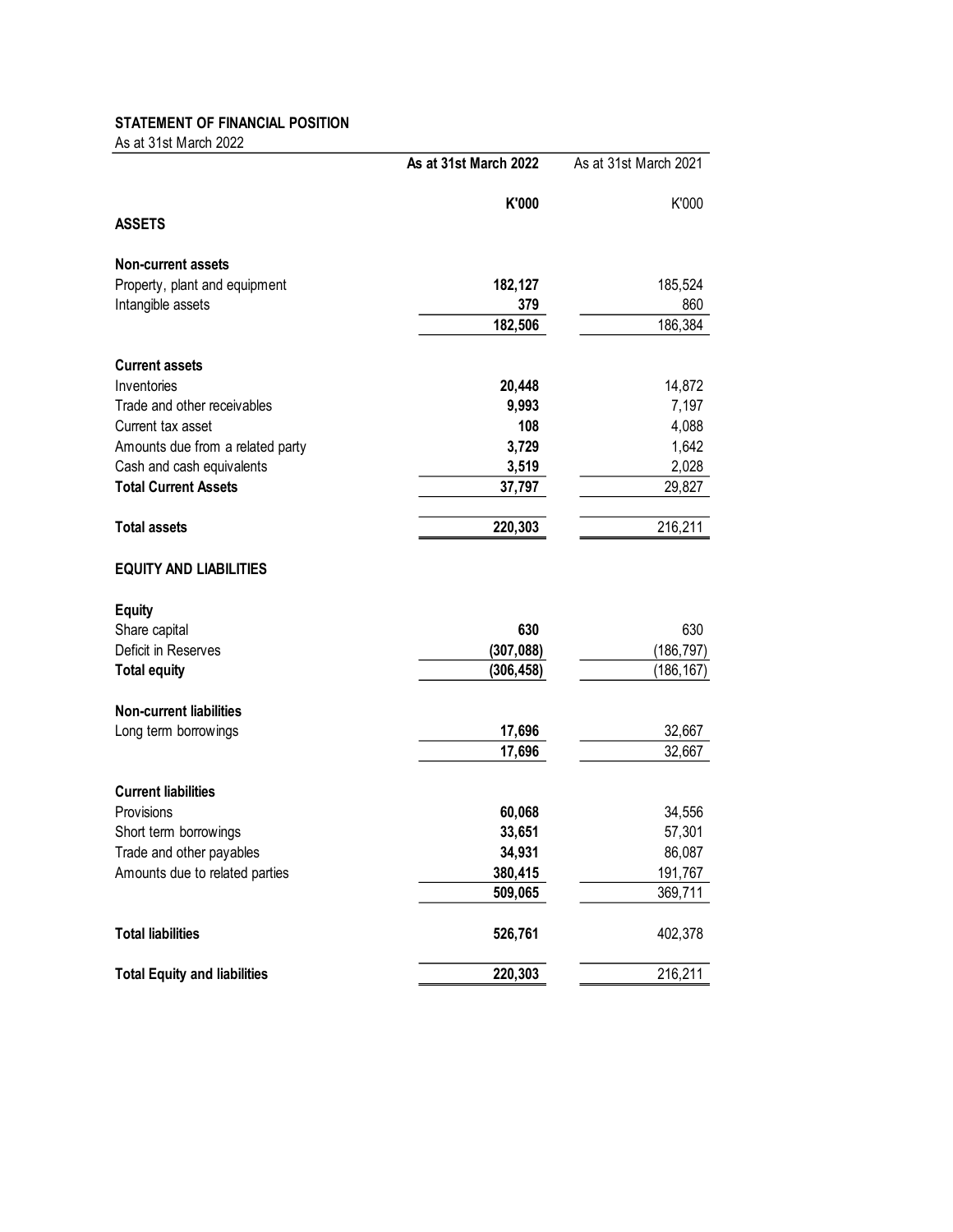#### **STATEMENT OF CASH FLOWS** for the year ended 31st March 2022

| iui tile yeal enueu JTSt March ZUZZ                            |                   |                 |
|----------------------------------------------------------------|-------------------|-----------------|
|                                                                | Year-Ended 31st   | Year-Ended 31st |
|                                                                | <b>March 2022</b> | March 2021      |
|                                                                | K'000             | K'000           |
|                                                                |                   | Restated*       |
| Cash utilised in operating activities                          | (43, 777)         | 14,824          |
| Decrease in working capital                                    | (37, 198)         | 20,142          |
| Finance Income/(Expenses)                                      | (30, 301)         | (21,067)        |
| Net cash flow from operating activities                        | (111,276)         | 13,899          |
| Cash utilised in investing activities                          |                   |                 |
| Purchase of property, plant & equipment to maintain operations | (11, 667)         | (3,035)         |
| Net cash utilised in investing activities                      | (11, 667)         | (3,035)         |
| Net cash flows utilised in financing activities                |                   |                 |
| Increase in borrowings from related parties                    | 168,717           | 37,498          |
| Increase in short term borrowings                              |                   | 49,000          |
| (Decrease) in long term borrowings - Non Group                 | (38, 621)         | (24, 464)       |
| Net cash flows utilised in financing activities                | 130,096           | 62,034          |
| Movement in cash and cash equivalents                          |                   |                 |
| Increase in cash and cash equivalents                          | 7,153             | 72,898          |
| Cash and cash equivalents at the beginning of the year         | 2,028             | (43, 207)       |
| Effect of foreign exchange rate changes                        | (5,662)           | (27, 663)       |
| Cash and cash equivalents at the end of the year               | 3,519             | 2,028           |
|                                                                |                   |                 |

# **STATEMENT OF CHANGES IN EQUITY**

for the year ended 31st March 2022

| Kwacha'000                                                           |                         |                             |            |
|----------------------------------------------------------------------|-------------------------|-----------------------------|------------|
|                                                                      | <b>Share</b><br>Capital | <b>Retained</b><br>earnings | Total      |
| Balance at 30 September 2020                                         | 630                     | (70, 420)                   | (69, 790)  |
| Total comprehensive loss for October 2020 to March 2021              |                         | (116, 377)                  | (116, 377) |
| Balance at 31 March 2021                                             | 630                     | (186, 797)                  | (186, 167) |
| Total comprehensive loss for the 6 months ended 30 September<br>2021 |                         | (12, 520)                   | (12, 520)  |
| <b>Balance at 30 September 2021</b>                                  | 630                     | (199, 317)                  | (198, 687) |
| Total comprehensive loss for October 2021 to March 2022              |                         | (107, 771)                  | (107, 771) |
| Balance at 31 March 2022                                             | 630                     | (307.088)                   | (306, 458) |